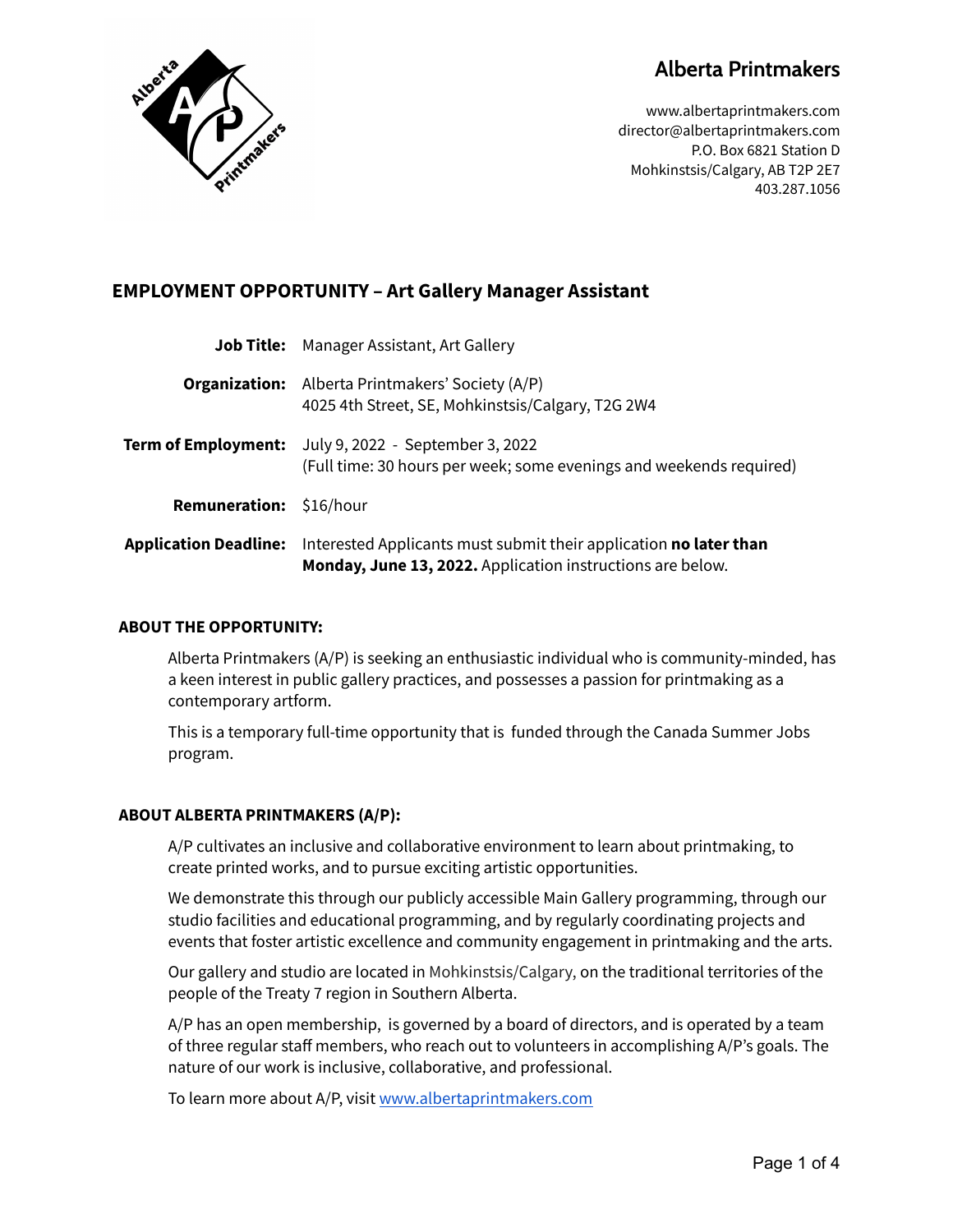# **A/P is an equal opportunity employer:**

A/P is an organization that embraces and respects diversity, where every employee, volunteer, or contractor is entitled to a working environment which promotes dignity and respect to all. No form of discriminatory behavior, intimidation, bullying or harrassment is tolerated, and all employees are encouraged to develop their full potential and talents.

A/P encourages and welcomes applications from members of equity-deserving groups including members of Indigenous, Black, and racialized communities; persons identifying as LGBTQIA2S+; and persons with disabilities.

# **Accessibility in the A/P Facility:**

A/P strives to accommodate the needs of our community members whenever possible. Our building is located near the 39th Avenue LRT Station and has free parking stalls located in front with an access ramp at the north end of the building.

Our space is mostly mobility friendly, however our washout sink area for printmaking processes, and our single stall gender neutral washroom are not wheelchair accessible.

# **FULL JOB DESCRIPTION:**

Reporting to the Programming and Engagement Coordinator with the oversight of the Executive Director, the *Manager Assistant* will be responsible for a range of duties related to developing, planning, and coordinating A/P's studio, education, and special events programming.

Key responsibilities are related to: (1) Studio and Education Programming (2) Cataloging Studio Inventory and Archives, and (3) Visitor Services and Administrative Duties.

# **Key Responsibilities:**

STUDIO AND EDUCATION PROGRAMMING:

- Assist with development, planning, and coordination related to A/P's studio education programs and community events;
- Assist with programming delivery, including preparation and setup;
- Develop communications materials including publicity, program descriptions, and volunteer calls;
- Assist with volunteer coordination during programmed events and activities;
- Administrative duties related to planning upcoming Alberta Culture Days activities (September 2022).

#### CATALOGING STUDIO INVENTORY AND ARCHIVES:

- Data entry and cataloging of A/P's studio inventory, which includes materials, tools, equipment, donations, etc.;
- Develop an electronic catalog system for documenting A/P's Studio Proof artwork collection;
- Assist with upgrading ongoing acquisition of studio proofs of fine art prints developed by artists in the A/P studio;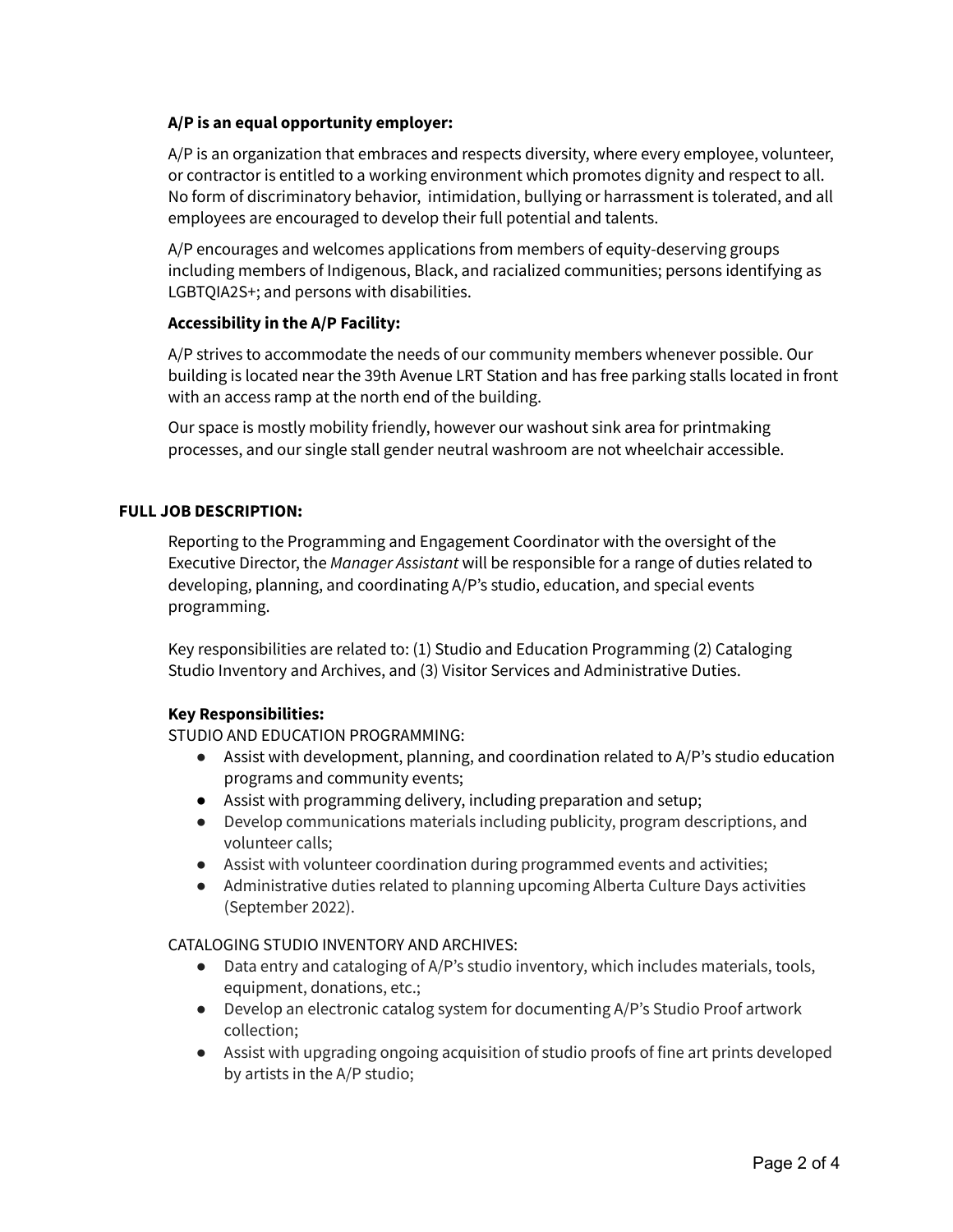● Assist with organizing physical artwork and ephemera archives using best practices for artwork handling.

# VISITOR SERVICES AND ADMINISTRATIVE DUTIES:

- Greet visitors and serve as a point of contact for the public (in-person, phone, and email);
- Process and track daily cash and credit transactions;
- Educate members of the public about printmaking and about A/P's activities;
- Assist and engage with active studio renters as required;
- Other duties related to gallery and studio operations and community programs as assigned by the Executive Director;
- Assist with facility maintenance, including adhering to all COVID-19 protocols\* and procedures developed by A/P that are regularly updated to align with all current public health recommendations and government guidelines.

\*With respect to COVID-19, AP adheres to all up-to-date Alberta Public Health workplace guidelines and corresponding A/P health and safety policies and procedures. This position is intended for 'in-person' employment within the A/P facility, however all tasks can be and will be adapted to remote working conditions if necessary due to COVID-19.

# **Qualifications:**

A/P recognizes many types of experience, including both academic and non academic, as well as paid and volunteer experience, etc.

# **The ideal candidate will possess:**

- An interest in artist-run culture, the not-for-profit sector, and the local arts sector;
- Familiarity with art history, contemporary art, and have an interest in printmaking;
- Proficiency with Google Docs and Microsoft Office suite, including Excel and Word;
- Strong written and oral communication skills;
- Strong interpersonal skills, with the ability to work both independently and collaboratively;
- Organizational and time management skills, with the ability to multitask and prioritize to meet deadlines;
- Previous experience with project and/or event coordination is an asset;
- Proficiency in Adobe Creative Suite is an advantage, but not required;
- Previous experience with printmaking techniques is an advantage, but not required.

# **This job position is funded through the Canada Summer Jobs program. To be eligible, the candidate MUST:**

- Be between 15 and 30 years of age (inclusive) at the start of employment;
- Be a Canadian citizen, permanent resident, or person on whom refugee protection has been conferred under the *Immigration and Refugee Protection Act*\*; and
- Is legally entitled to work according to the relevant provincial/territorial legislation and regulations.

\*International students are not eligible. Recent immigrants are eligible if they are Canadian Citizens or permanent residents.